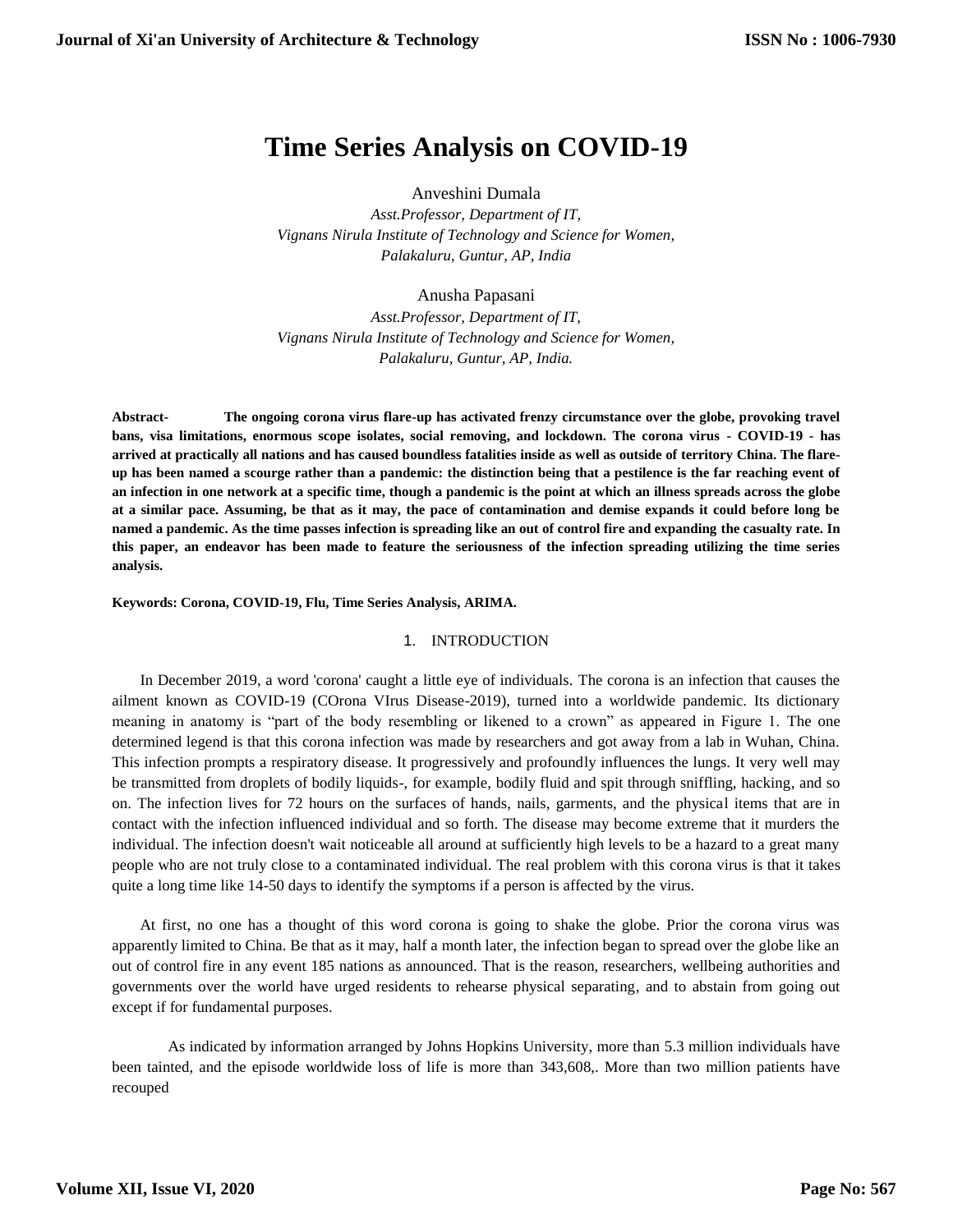

Figure 1: Viruses like the novel coronavirus are shells holding genetic material.

# (Image: © Andriy Onufriyenko/Getty Images)

## 2. MAJOR FLUS IN THE HISTORY

There have been significant events of those in the history;

- The 6th cholera (1910-1911) It started in India, in this way spread to the North Africa, Middle East, Russia and Eastern Europe. It took lives of 8 lakh individuals.
- The Third cholera (1852) It started in India and spread across mainlands asserting more than 10 lakh lives across the world.
- The Hong Kong influenza (1968) This season's cold virus was a worldwide flare-up of the flu infection, which began in the Asian landmass. The pandemic was brought about by the infection's H3N2 subtype suspected to have developed from a past flu episode in 1957. The infection murdered 1 million individuals.
- Influenza (1889-1890) The rendition of the flu infection was the H3N8 subtype, started in the Russia and along these lines spread over the Northern Hemisphere. The malady guaranteed 10 lakh lives.
- The Asian influenza (1957) This was an avian flu flare-up that spread and late ceased to exist after an immunization was presented.
- The Antonine plague (AD 165) This is otherwise called the Plague of Galen hit of Roman Empire, murdering 50 lakh individuals. It was doubted that has been either measles or smallpox brought back by crowds coming back to Rome from the Far East.
- The Plague of the Justinian (541-542): A flare-up of bubonic plague, the pandemic hit the Byzantine Empire and numerous urban areas of the Mediterranean Sea.
- The HIV/AIDS (2005-2012): AIDS is an auto-invulnerable malady, brought about by the Human Immuno Virus (HIV) that was first distinguished in the Republic of Congo in 1976 yet didn't turn into a pandemic until it topped somewhere in the range of 2005 and 2012 generally influencing the African landmass. The explicitly transmitted infection has slaughtered more than 350 lakh individuals in those times.
- The Spanish influenza (1918): This is the deadliest influenza episodes ever; it tainted around 500 million individuals, and executed more than 50 million individuals. The pandemic was one of the two flare-ups brought about by the H1N1 infection. Allegedly, the spread was exacerbated because of meager cleanliness.
- The Black Death (1346-1353): This took more than 200 million individuals, remodeling socioeconomics of the world. History specialists accept the infection began in the Asia and traversed the world.

Based on current statistics, COVID-19 is affected to more than 3.5 million people in 212 countries and territories around the world, more than 249,083 deaths and 1,166,021 Recovered cases are recorded. Since, China is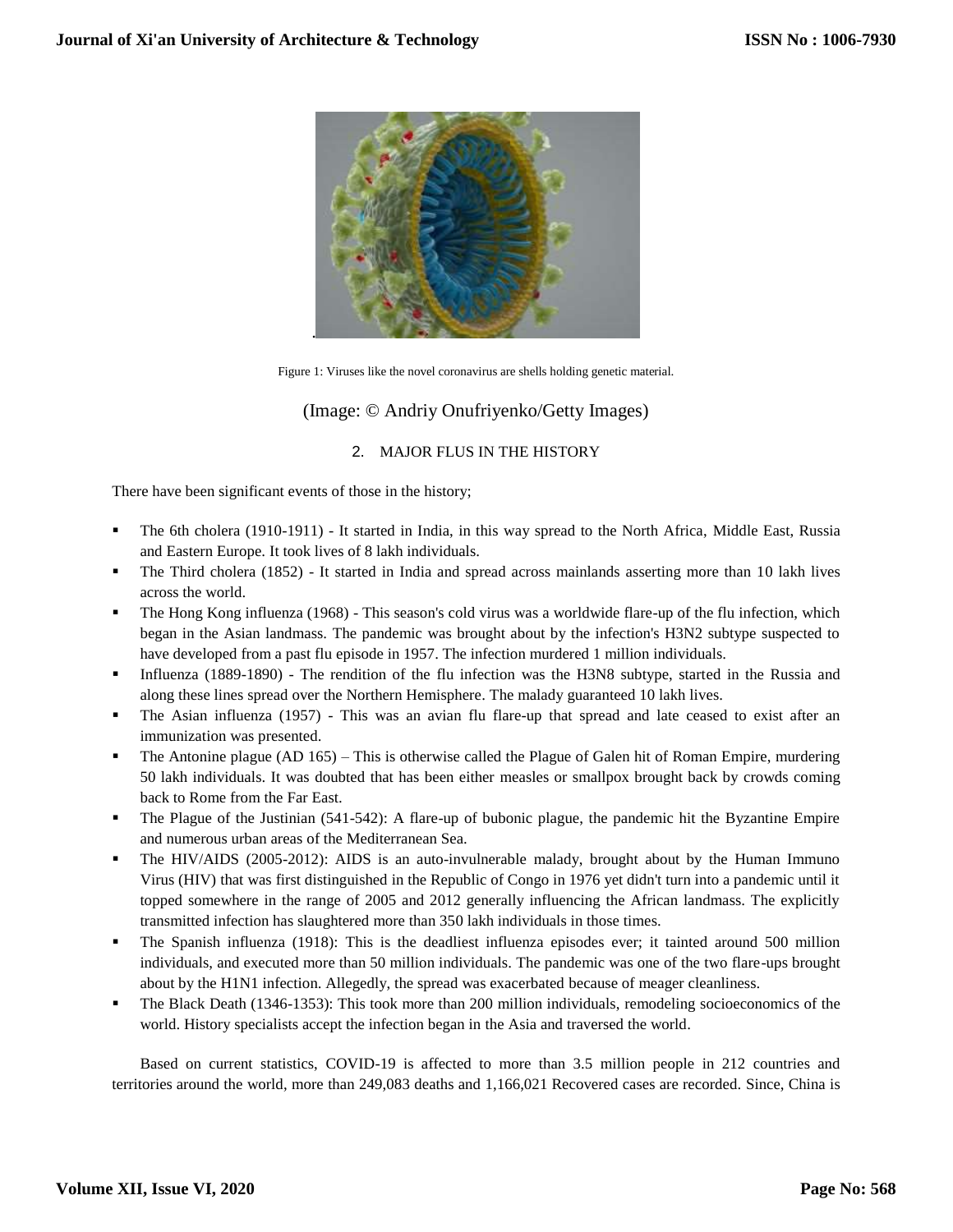the epicenter of the universal supply chain, the blowout of the virus has affected businesses undeniably across the world. It is said that a vaccine is under the experimentation with no actual clue when it comes into reality.

### 3. TIME SERIES ANALYSIS (TSA)

A time series is a sequence of data points indexed with respect to time. Generally, TSA analyzes time series data to excavate the significant statistics and other hidden features of the data. It predicts the future values according to the previously observed values. It is broadly used for active data, like increase in COVID-19 positive cases w.r.t time as shown in Figure 2, stock price, economic rise or downfall, weather, hourly number of pages views for a website, retail sales, daily air temperature in a city, monthly average number of reported complaints, annual population data in the country etc. Time series analysis knows the trends in the data and forecasts, understands the behavior of data in the future based on previous data. A sequential set of data points measured over time x  $(k)$ , where  $k=1,2,3,4...$  is a variable that represents the elapsed time.

A time series comprehend the information about general tendency in data, seasonal effects, occasional events, and so on. ARIMA (Auto Regressive Integrated Moving Average) modeling is one of the best modeling techniques for time series analysis. It is expressed as ARIMA (p, d, and q).Here, p is auto regression, d is the degree of trend difference and q is the order of moving average. We practiced an ARIMA model on the COVID -19 time series data. This ARIMA model is then tested for variance in normality and stationary.



Figure 2: The Time vs. prevalence of COVID-19

#### *Types of Time series analysis*

- $\checkmark$  Trend-It's a general (long term, non-periodic) tendency of a time series.
- $\checkmark$  Seasonal-The periodic fluctuation caused by regular influences.
- $\checkmark$  Cyclical-The medium term fluctuations caused by cyclically occurred on basis of non-periodic influences.
- $\checkmark$  Irregular-Random Variation caused by unpredictable influences.

This paper uses the figures from the [World Health Organization \(WHO\)](https://www.who.int/emergencies/diseases/novel-coronavirus-2019) [1] and combines the [Johns Hopkins](https://github.com/CSSEGISandData/COVID-19)  [University coronavirus dataset](https://github.com/CSSEGISandData/COVID-19) [2] [3] [4]. Google COLAB and simple python libraries are used for TSA.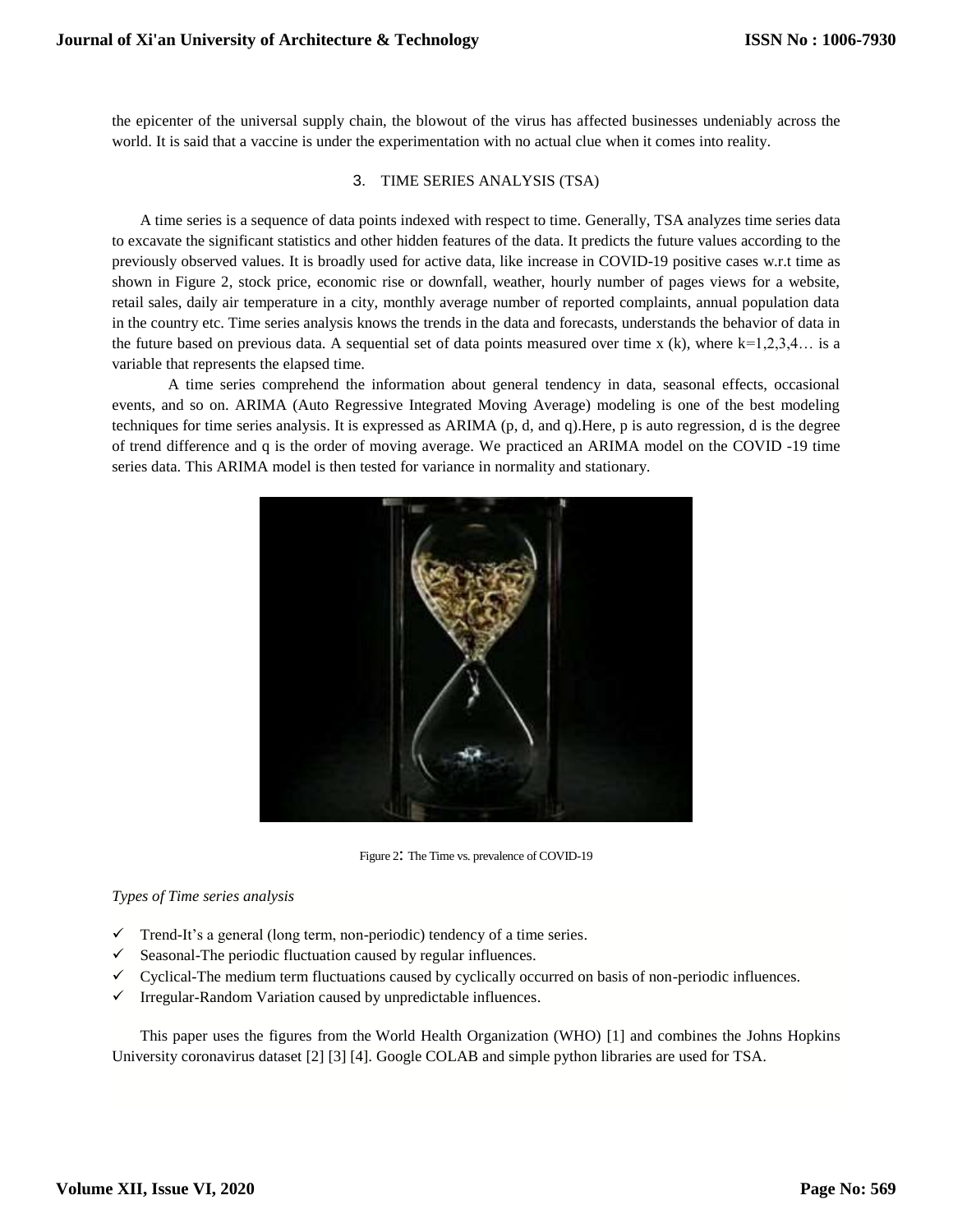# 4. RESULTS AND ANALYSIS

The latest (from 22-1-2020 to 21-5-2020) dataset taken from the [Johns Hopkins University coronavirus dataset](https://github.com/CSSEGISandData/COVID-19) has 20574 records with the 7 features Observation Date, Province/State, Country/Region, Last Update, Confirmed, Deaths and Recovered as shown in Figure 3.

| Observation | Province/    |                     |                |           |        |           |
|-------------|--------------|---------------------|----------------|-----------|--------|-----------|
| Date        | <b>State</b> | Country/Region      | Last Update    | Confirmed | Deaths | Recovered |
| 5/21/2020   |              | Afghanistan         | 5/22/2020 2:36 | 8676      | 193    | 938       |
| 5/21/2020   |              | Albania             | 5/22/2020 2:36 | 969       | 31     | 771       |
| 5/21/2020   |              | Algeria             | 5/22/2020 2:36 | 7728      | 575    | 4062      |
| 5/21/2020   |              | Andorra             | 5/22/2020 2:36 | 762       | 51     | 639       |
| 5/21/2020   |              | Angola              | 5/22/2020 2:36 | 58        | 3      | 17        |
| 5/21/2020   |              | Antigua and Barbuda | 5/22/2020 2:36 | 25        | 3      | 19        |
| 5/21/2020   |              | Argentina           | 5/22/2020 2:36 | 9931      | 416    | 3032      |
| 5/21/2020   |              | Armenia             | 5/22/2020 2:36 | 5606      | 70     | 2581      |
| 5/21/2020   |              | Austria             | 5/22/2020 2:36 | 16404     | 633    | 14951     |
| 5/21/2020   |              | Azerbaijan          | 5/22/2020 2:36 | 3749      | 44     | 2340      |
| 5/21/2020   |              | <b>Bahamas</b>      | 5/22/2020 2:36 | 97        | 11     | 44        |
| 5/21/2020   |              | Bahrain             | 5/22/2020 2:36 | 8174      | 12     | 3873      |
| 5/21/2020   |              | Bangladesh          | 5/22/2020 2:36 | 28511     | 408    | 5602      |
| 5/21/2020   |              | <b>Barbados</b>     | 5/22/2020 2:36 | 90        | 7      | 70        |
| 5/21/2020   |              | <b>Belarus</b>      | 5/22/2020 2:36 | 33371     | 185    | 12057     |
| 5/21/2020   |              | Belgium             | 5/22/2020 2:36 | 56235     | 9186   | 14988     |
| 5/21/2020   |              | <b>Belize</b>       | 5/22/2020 2:36 | 18        | 2      | 16        |
| 5/21/2020   |              | Benin               | 5/22/2020 2:36 | 135       | 3      | 61        |

Figure 3: The Latest COVID-19 Dataset

Distributions plot for Active Cases of COVID-19 from 22-1-2020 to 21-5-2020 is displayed in the figure 4.



Figure 4: Distributions plot for Active cases of COVID-19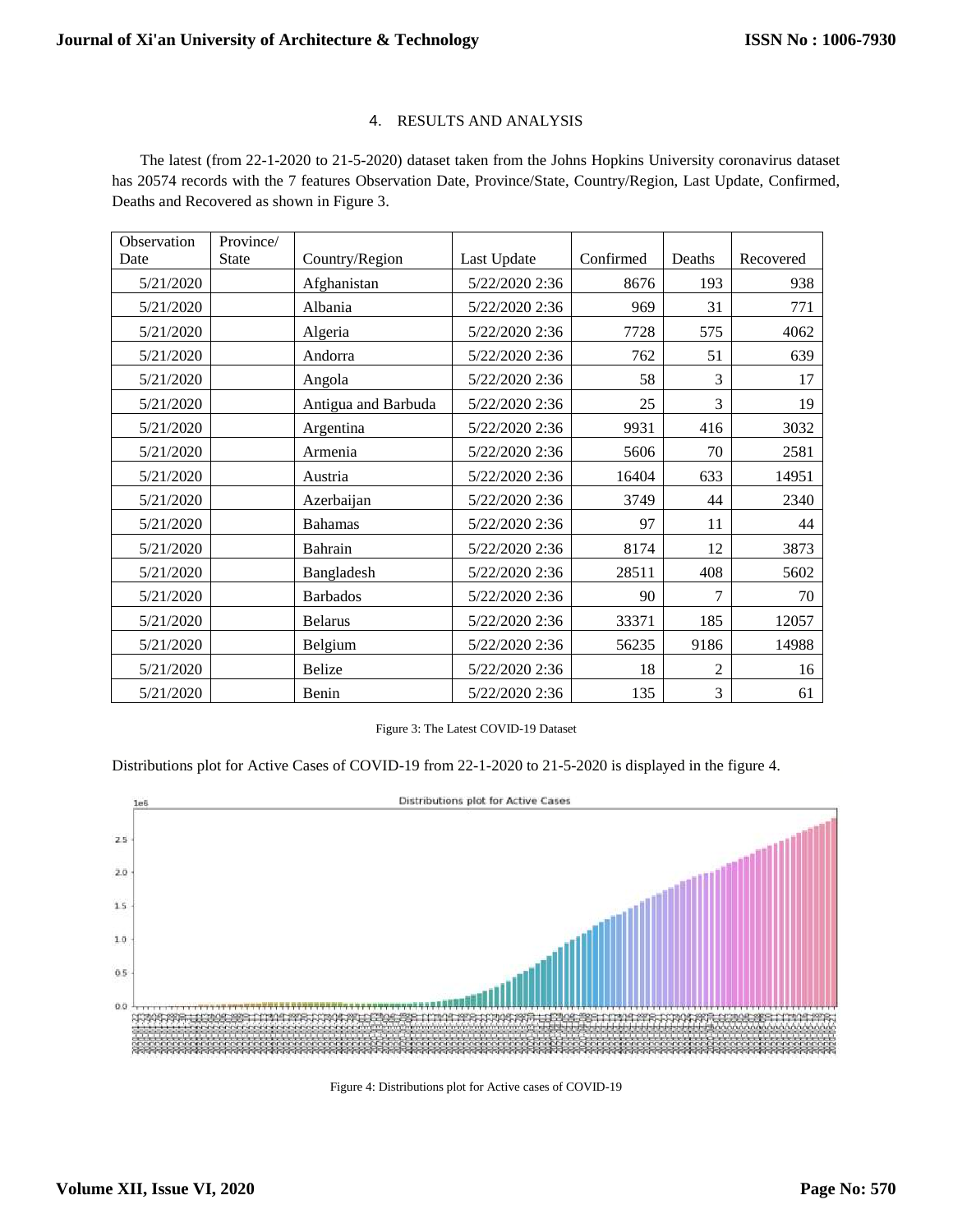Total number of Confirmed cases around the world is 5401586.0. Total number of Recovered cases around the world is 2244852.0. Total number of Death cases around the world is 343804.0. Total number of Active cases around the world is 2810650.0. Total number of closed cases around the world is 2812930.0.

The Distributions plot for Closed (Confirmed-(Recovered + Deaths)) cases of COVID-19 is shown in Figure 5.



Figure 5: Distributions plot for Closed (Confirmed-Recovered and Deaths) cases of COVID-19

Week by week there is a drastic intensification in the number of positive COVID-19 cases. The line graph for Confirmed, Recovered and Deaths of COVID-19 cases in weekly progress is presented in Figure 6.



Figure 6: Line graph for Confirmed, Recovered and Deaths of COVID-19 cases in weekly progress

In particular, the Figure 7 depicts the Bar graphs for Confirmed and Deaths of COVID-19 in weekly progress.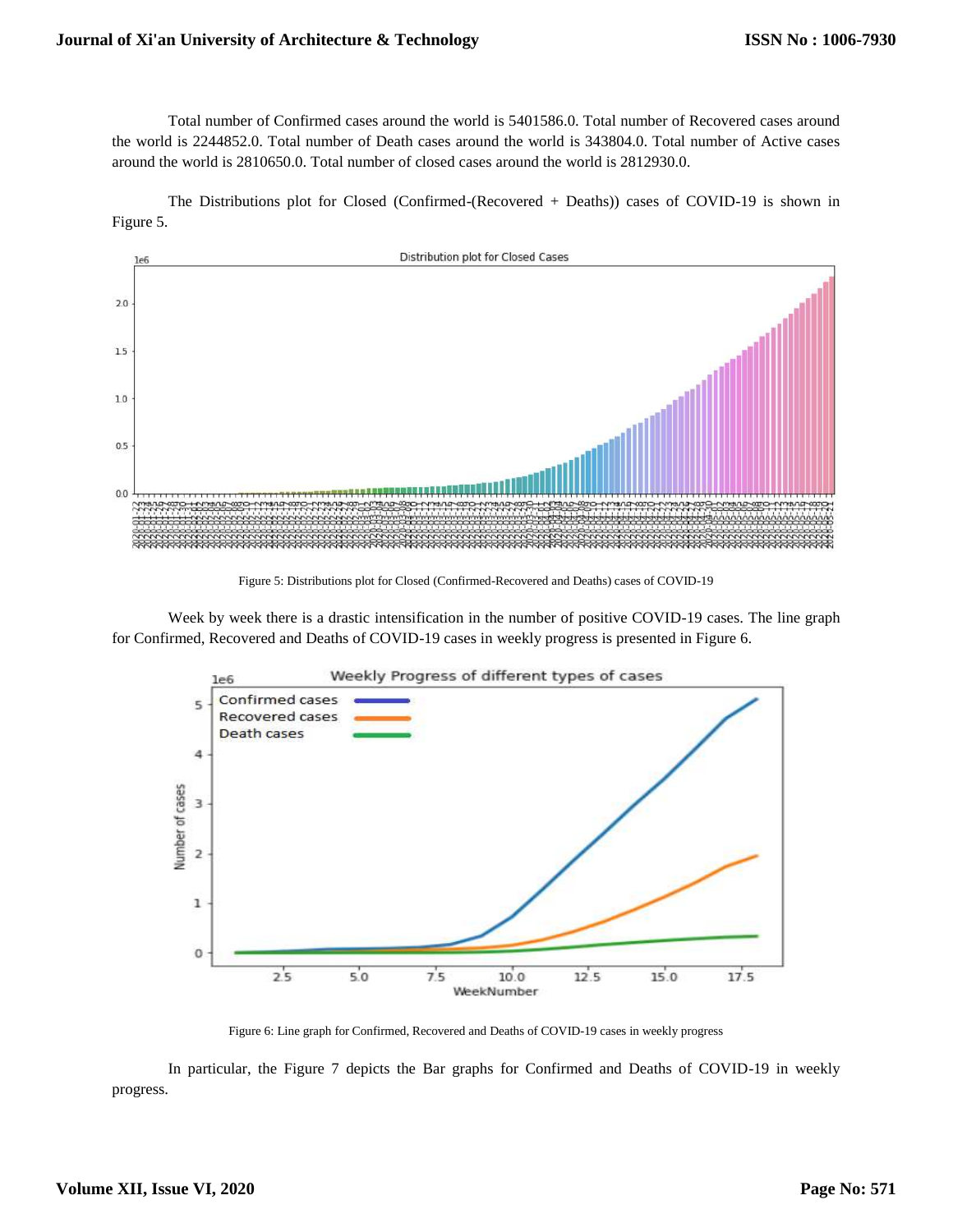

Figure 7: Bar graphs for Confirmed and Deaths of COVID-19 cases in weekly progress

According to the research, Average increase in the number of Confirmed cases every day is 42164.0. The average rise in the number of Recovered cases every day is 16105.0. Average increase in number of Death cases every day is 2751.0. Figure 8 demonstrates the Confirmed, Recovered and Death of COVID-19 cases in a daily progress in Line graphs.



Figure 8: Line graphs for the Confirmed, Recovered and Deaths cases of COVID-19 in daily progress.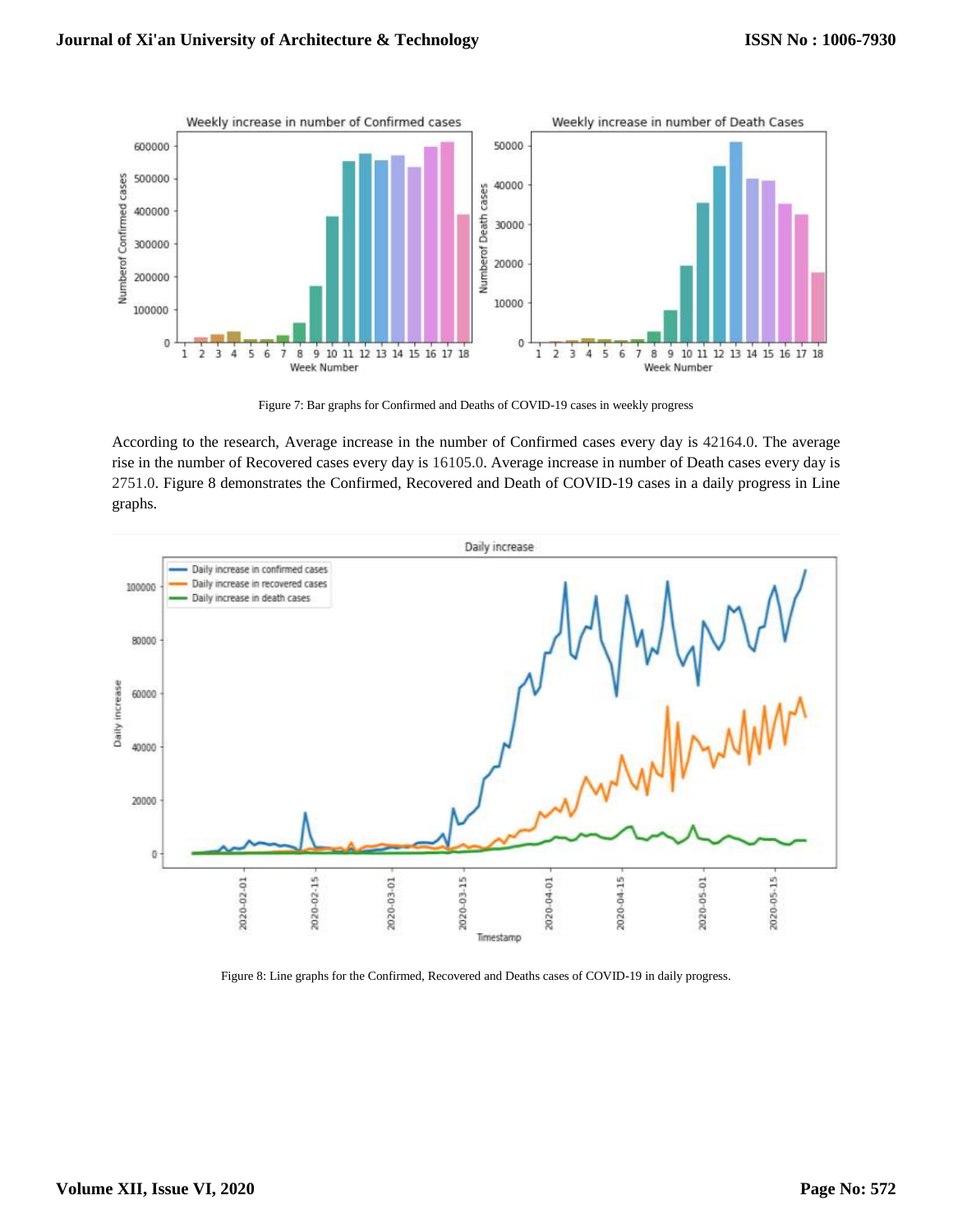

Figure 9: Comparative Bar graphs for Confirmed and Death of COVID-19 cases in highly affected top 20 countries

The regression models have the great benefit to apprehend the important associations between the prediction variable of concern and the predictor variables. Real-time applications have a very huge dimensional time series data. Figure 10 shows the prediction of the increase in the number of COVID-19 cases by 30th, May, 2020 by using Linear Regression and Support Vector Machine (SVM).

|          | Dates                        | LR | <b>SVR</b> |
|----------|------------------------------|----|------------|
| $\Omega$ | 2020-05-22 3571669           |    | 6111266    |
| 1        | 2020-05-23 3609578           |    | 6364009    |
|          | 2 2020-05-24 3647487         |    | 6625175    |
| 3        | 2020-05-25 3685396           |    | 6894974    |
|          | 4 2020-05-26 3723305 7173618 |    |            |
| 5        | 2020-05-27 3761214 7461323   |    |            |
| 6        | 2020-05-28 3799124 7758308   |    |            |
| 7        | 2020-05-29 3837033           |    | 8064795    |
| 8        | 2020-05-30 3874942 8381011   |    |            |
| 9        | 2020-05-31 3912851           |    | 8707186    |

Figure 10: Prediction of the number of COVID-19 cases by 31<sup>st</sup>, MAY, 2020.